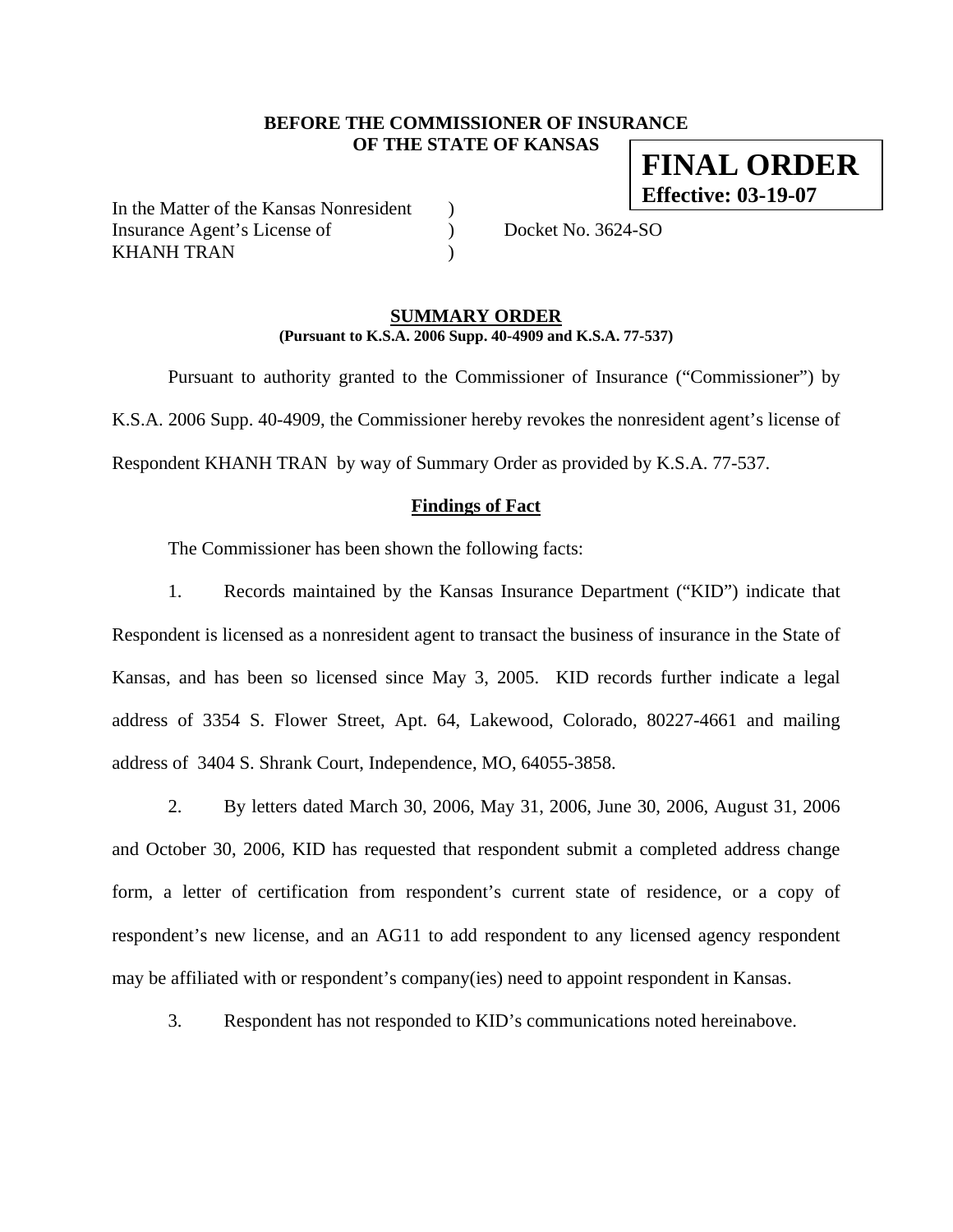4. K.A.R. 40-7-9 requires any person licensed in Kansas to report to KID within thirty (30) days a new residence in writing. This fact was transmitted to respondent in the aforementioned communications.

#### **Applicable Law**

5. K.S.A. 2006 Supp. 40-4909(a) provides, in relevant part:

"The commissioner may deny, suspend, revoke or refuse renewal of any license issued under this act if the commissioner finds that the applicant or license holder has . . . (2) Violated (A) Any provision of chapter 40 of the Kansas Statutes Annotates, and amendments thereto, or any rule and regulation promulgated thereunder . . . K.S.A. 2006 Supp. 40-4909(a)

6. K.S.A. 2006 Supp. 40-4906 and 4908 provide for issuance of a nonresident agent's license in reliance upon the agent's valid license in the agent's home state.

7. The Commissioner may revoke any license issued under the Insurance Agents Licensing Act if the Commissioner finds that the insurable interests of the public are not properly served under such license. K.S.A. 2006 Supp. 40-4909(b).

#### **Conclusions of Law**

8. The Commissioner has jurisdiction over Respondent as well as the subject matter of this proceeding, and such proceeding is held in the public interest.

9. The Commissioner concludes that Respondent's Kansas license may be revoked solely because Respondent has failed to comply with K.A.R. 40-7-9.

10. Accordingly, the Commissioner concludes that sufficient grounds exist for the revocation of the insurance agent's license of KHANH TRAN pursuant to K.S.A. 2006 Supp. 40-4909(a).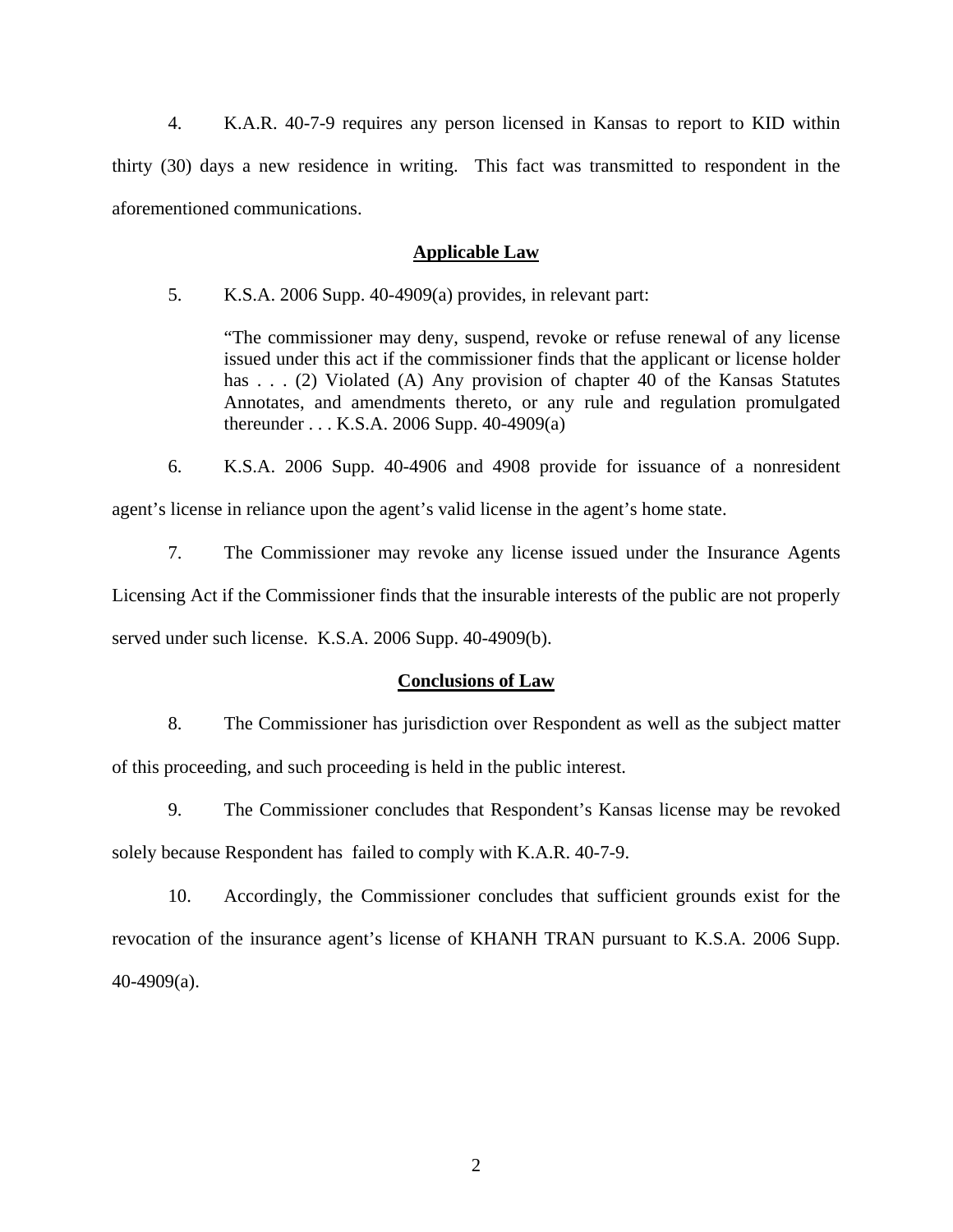11. In addition, the Commissioner finds that the insurance agent's license of KHANH TRAN should be revoked without delay for the protection of the insurable interests of the public pursuant to K.S.A. 2006 Supp. 40-4909(b).

12. Based on the facts and circumstances set forth herein, it appears that the use of summary proceedings in this matter is appropriate, in accordance with the provisions set forth in K.S.A. 77-537(a), in that the use of summary proceedings does not violate any provision of the law and the protection of the public interest does not require the KID to give notice and opportunity to participate to persons other than KHANH TRAN.

# **IT IS THEREFORE ORDERED BY THE COMMISSIONER OF INSURANCE**

**THAT** the Kansas nonresident insurance agent's license of KHANH TRAN is hereby **REVOKED**, effective the effective date of this order.

**IT IS FURTHER ORDERED** that the respondent KHANH TRAN shall CEASE and DESIST from the sale, solicitation or negotiation of insurance and/or receiving compensation deriving from the sale, solicitation or negotiation of insurance conducted after the effective date of this order.

#### **Notice of Right to Hearing or Appeal**

You are entitled to a hearing pursuant to K.S.A. § 77-537, the Kansas Administrative Procedure Act. If you desire a hearing, you must file a written request for a hearing with:

> John W. Campbell, General Counsel Kansas Insurance Department 420 S.W. 9th Street Topeka, Kansas 66612.

This request must be filed within fifteen (15) days from the date of service of this Order. If you request a hearing, the Kansas Insurance Department will notify you of the time and place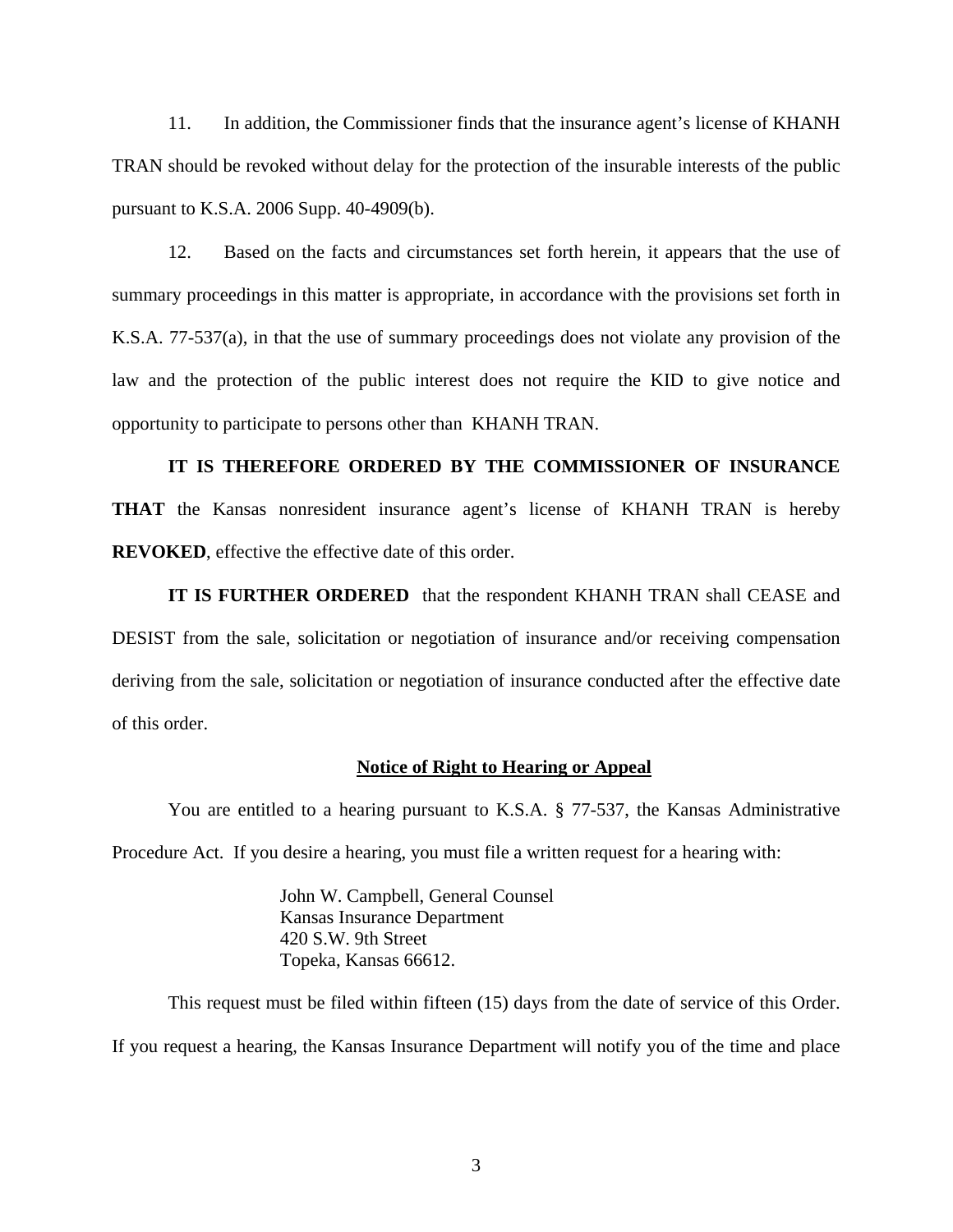of the hearing and information on the procedures, right of representation, and other rights of parties relating to the conduct of the hearing, before commencement of same.

If a hearing is not requested in the time and manner stated above, this Order shall become effective as a Final Order upon the expiration of time for requesting a hearing, pursuant to K.S.A. § 77-613. In the event that you file a petition for judicial review, pursuant to K.S.A. § 77-613(e), the agency officer to be served on behalf of the Kansas Insurance Department is:

> John W. Campbell, General Counsel Kansas Insurance Department 420 S.W. 9th Street Topeka, Kansas 66612.

# **IT IS SO ORDERED THIS \_28th\_ DAY OF FEBRUARY, 2007, IN THE CITY OF TOPEKA, COUNTY OF SHAWNEE, STATE OF KANSAS.**



 $\angle$ s/ Sandy Praeger

Sandy Praeger

Commissioner of Insurance

 $\angle$ s/ John W. Campbell $\Box$ 

John W. Campbell

General Counsel